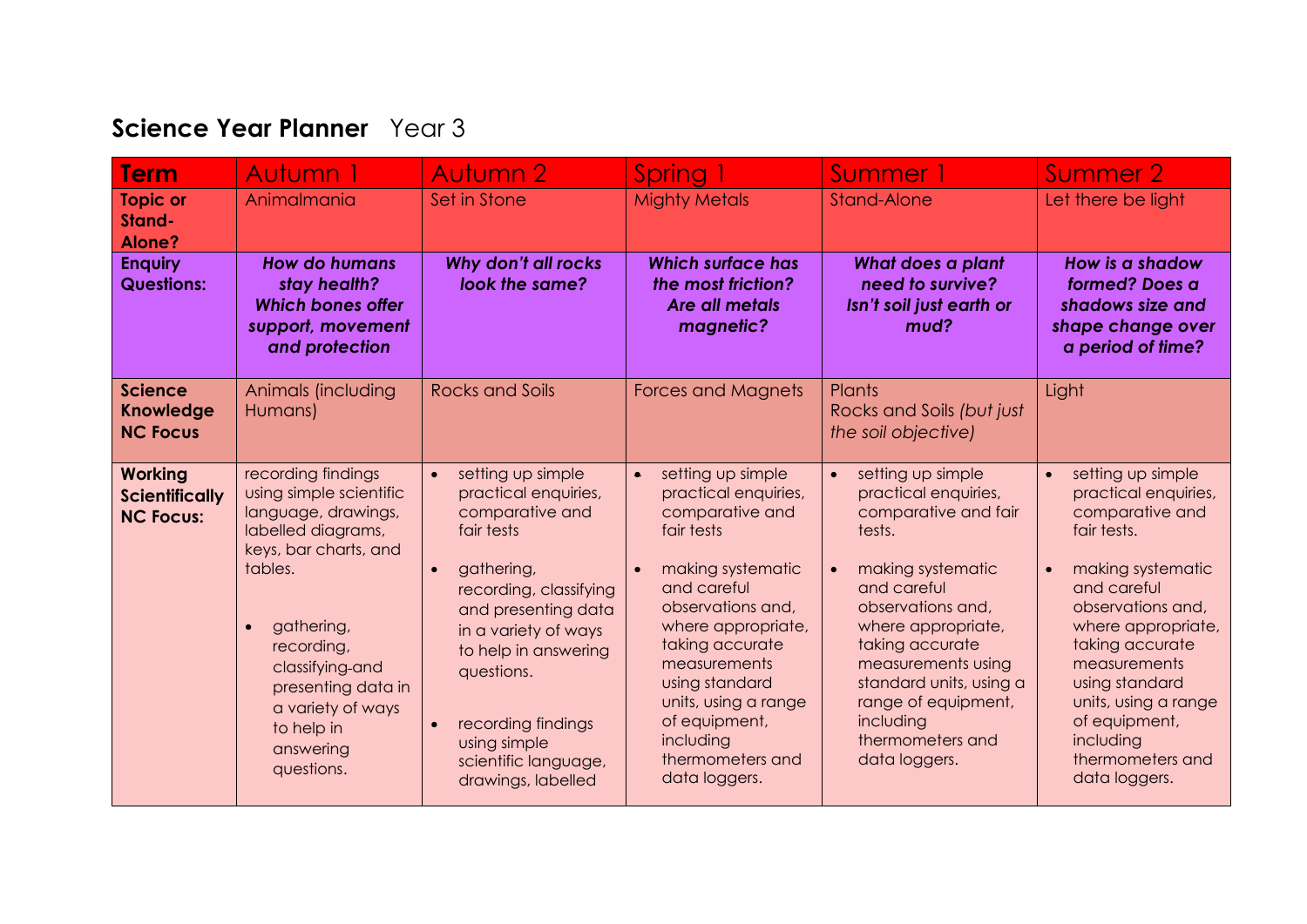| diagrams, keys, bar<br>charts, and tables.<br>using results to draw<br>simple conclusions,<br>make predictions for<br>new values, suggest<br>improvements and<br>raise further<br>questions<br>using straightforward<br>scientific evidence<br>to answer questions<br>or to support their<br>findings. | gathering,<br>$\bullet$<br>recording,<br>classifying-and<br>presenting data in<br>a variety of ways to<br>help in answering<br>questions.<br>recording findings<br>$\bullet$<br>using simple<br>scientific language,<br>drawings, labelled<br>diagrams, keys, bar<br>charts, and tables<br>using results to draw<br>$\bullet$<br>simple conclusions,<br>make predictions<br>for new values,<br>suggest<br>improvements and<br>raise further<br>questions.<br>identifying<br>$\bullet$<br>differences,<br>similarities or<br>changes related to<br>simple scientific<br>ideas and<br>processes.<br>using<br>$\bullet$<br>straightforward<br>scientific evidence<br>to answer questions | gathering, recording,<br>$\bullet$<br>classifying-and<br>presenting data in a<br>variety of ways to help<br>in answering<br>questions.<br>recording findings<br>$\bullet$<br>using simple scientific<br>language, drawings,<br>labelled diagrams,<br>keys, bar charts, and<br>tables.<br>reporting on findings<br>from enquiries,<br>including oral and<br>written explanations,<br>displays or<br>presentations of results<br>and conclusions.<br>using results to draw<br>$\bullet$<br>simple conclusions,<br>make predictions for<br>new values, suggest<br>improvements and<br>raise further questions.<br>identifying<br>$\bullet$<br>differences, similarities<br>or changes related to<br>simple scientific ideas<br>and processes. | gathering,<br>recording,<br>classifying and<br>presenting data in<br>a variety of ways to<br>help in answering<br>questions.<br>recording findings<br>$\bullet$<br>using simple<br>scientific language,<br>drawings, labelled<br>diagrams, keys, bar<br>charts, and tables.<br>reporting on<br>findings from<br>enquiries, including<br>oral and written<br>explanations,<br>displays or<br>presentations of<br>results and<br>conclusions.<br>using<br>$\bullet$<br>straightforward<br>scientific evidence<br>to answer questions<br>or to support their<br>findings. |
|--------------------------------------------------------------------------------------------------------------------------------------------------------------------------------------------------------------------------------------------------------------------------------------------------------|---------------------------------------------------------------------------------------------------------------------------------------------------------------------------------------------------------------------------------------------------------------------------------------------------------------------------------------------------------------------------------------------------------------------------------------------------------------------------------------------------------------------------------------------------------------------------------------------------------------------------------------------------------------------------------------|--------------------------------------------------------------------------------------------------------------------------------------------------------------------------------------------------------------------------------------------------------------------------------------------------------------------------------------------------------------------------------------------------------------------------------------------------------------------------------------------------------------------------------------------------------------------------------------------------------------------------------------------------------------------------------------------------------------------------------------------|------------------------------------------------------------------------------------------------------------------------------------------------------------------------------------------------------------------------------------------------------------------------------------------------------------------------------------------------------------------------------------------------------------------------------------------------------------------------------------------------------------------------------------------------------------------------|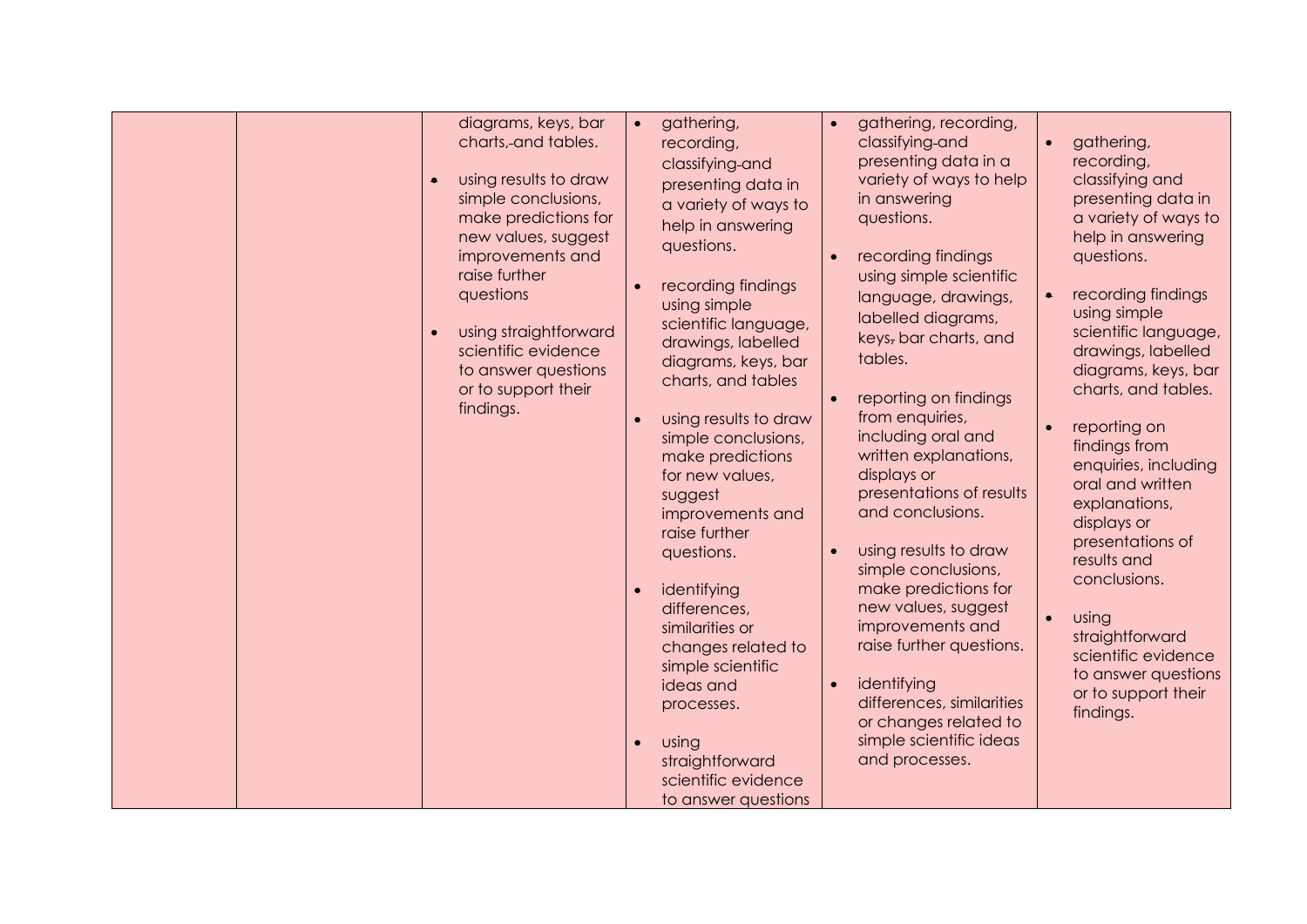|             |                                                  |                                                     | or to support their                               | using straightforward<br>$\bullet$ |                                              |
|-------------|--------------------------------------------------|-----------------------------------------------------|---------------------------------------------------|------------------------------------|----------------------------------------------|
|             |                                                  |                                                     | findings.                                         | scientific evidence to             |                                              |
|             |                                                  |                                                     |                                                   | answer questions or to             |                                              |
|             |                                                  |                                                     |                                                   | support their findings.            |                                              |
| Sequence of | At start of topic, trip to<br><b>Owl Screech</b> | Trip to Wheal Martyn -                              | <b>SUPER LEARNING DAY</b><br>L1: What is a force? | L1: What are the parts of          | <b>SUPER LEARNING DAY</b>                    |
| lessons     | Sanctuary. Look at the                           | <b>Rock workshop (some</b><br>lessons below will be | (Visit the park) Push                             | a plant and their<br>functions?    | L1: Sources of light:<br>Natural and manmade |
|             | difference between                               | covered during the                                  | and Pull                                          | L2: What do plants need            | L2: What is a shadow                         |
|             | meerkats and owls                                | workshop)                                           | L2: How do objects                                | to live and grow?                  | and how is it formed?                        |
|             |                                                  |                                                     | move?                                             | (Ongoing Investigation)            | L3: How and why do                           |
|             | <b>SUPER LEARNING DAY</b>                        | L1: What are rocks? How                             | L3: What are the effects                          | L3: How is water                   | shadows change?                              |
|             | $L1-L4$                                          | are they formed?                                    | of friction on different                          | transported through                | (Investigation)                              |
|             | L1: Why do humans                                | Compare different types                             | surfaces?                                         | plants? (Ongoing                   | L4: Is a material,                           |
|             | and some animals                                 | of rock.                                            | (Investigation/test)                              | Investigation: using celery        | opaque, transparent or                       |
|             | have skeletons and                               | L2: What is the rock                                | L4: What is a magnet?                             | and a carnation)                   | translucent?                                 |
|             | muscles                                          | cycle? What are the 3                               | (North and South poles)                           | L4: What role do flowers           | L5: What are UV rays?                        |
|             | L <sub>2</sub> : What are the                    | main types of rock?                                 | L5: Magnetic and non-                             | play in the life cycle of          | Investigation: UV                            |
|             | scientific names for                             | (Experiment: Starburst)                             | magnetic materials                                | flowering plants?                  | beads)                                       |
|             | the bones in our                                 | L3: Can you group rocks                             | L6: How strong are                                | L5: What is pollination and        | L6: How can I protect                        |
|             | pody?                                            | according to their                                  | magnets? (Test the                                | what is the process?               | my eyes and skin from                        |
|             | L3: What are the main                            | properties?                                         | strength of different                             | L6: Types of seed dispersal        | the sun? (Make                               |
|             | purposes of a<br>skeleton?                       | L3: Which rock is the                               | magnets)                                          | L7: What is soil?                  | sunglasses                                   |
|             | L4: Classification of                            | most porous?<br>L4: Which rock is the               | L7: Design your own<br>magnetic game (cross       |                                    |                                              |
|             | animal skeletons:                                | hardest? Carry out                                  | curricular with DT?)                              |                                    |                                              |
|             | invertebrate,                                    | simple investigation                                |                                                   |                                    |                                              |
|             | vertebrate,                                      | (scratch test)                                      |                                                   |                                    |                                              |
|             | exoskeleton                                      | L5: Which rocks are                                 |                                                   |                                    |                                              |
|             | L5: Why is it important                          | man-made and which                                  |                                                   |                                    |                                              |
|             | that animals                                     | rocks are natural?                                  |                                                   |                                    |                                              |
|             | (including humans)                               | L6: How are fossils                                 |                                                   |                                    |                                              |
|             | get the right types                              | formed? Describe what                               |                                                   |                                    |                                              |
|             | and amount of                                    | happens when living                                 |                                                   |                                    |                                              |
|             | nutrition? Food                                  | things are trapped                                  |                                                   |                                    |                                              |
|             | groups, design a                                 | within a rock.                                      |                                                   |                                    |                                              |
|             | healthy meal.                                    |                                                     |                                                   |                                    |                                              |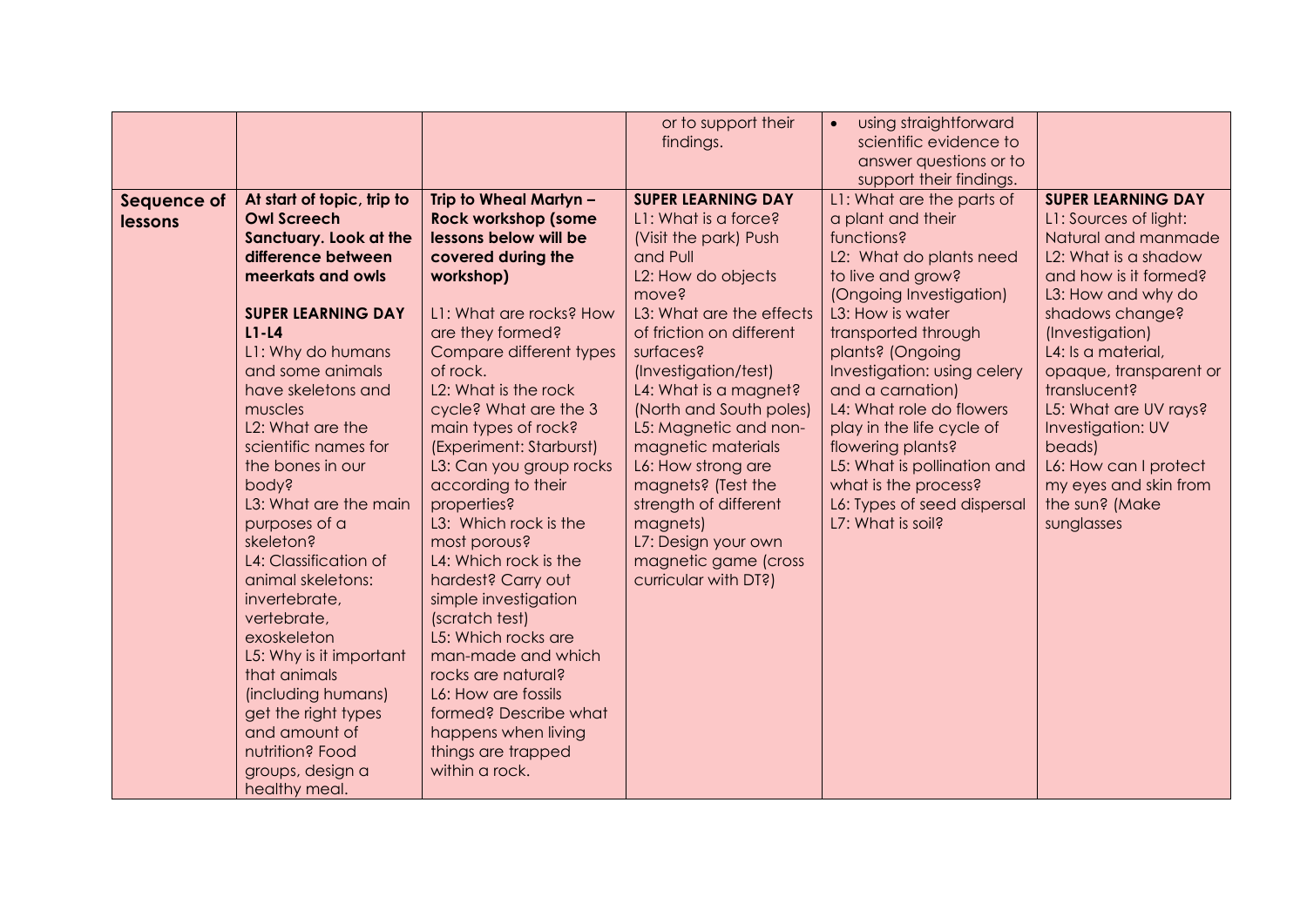|                    | L6: Classification of<br>animals: omnivores,<br>carnivores, herbivores.<br>Looking at nutrients |                     |                     |                     |                     |
|--------------------|-------------------------------------------------------------------------------------------------|---------------------|---------------------|---------------------|---------------------|
|                    | gained from diet                                                                                |                     |                     |                     |                     |
| <b>Vocabulary:</b> | healthy                                                                                         | Igneous             | forces              | roots               | light               |
|                    | nutrients                                                                                       | sedimentary         | friction            | stem                | light sources       |
|                    | energy                                                                                          | metamorphic         | surface             | leaves              | dark                |
|                    | saturated fats                                                                                  | magma               | push                | flowers             | reflect             |
|                    | unsaturated fats                                                                                | lava                | pull                | nutrients           | reflection          |
|                    | carbohydrates                                                                                   | sediment            | magnet              | evaporation         | reflector           |
|                    | protein                                                                                         | permeable           | magnetic            | water               | reflective          |
|                    | fibre                                                                                           | impermeable         | magnetic field      | light               | ray                 |
|                    | vitamins                                                                                        | density             | poles               | air                 | pupil               |
|                    | minerals                                                                                        | erosion             | repel               | fertilisation       | retina              |
|                    | vertebrate                                                                                      | fossils             | attract             | petal               | shadow              |
|                    | invertebrate                                                                                    | fossilisation       | non-magnetic        | stamen              | opaque              |
|                    | muscles                                                                                         | erode               |                     | carpal              | translucent         |
|                    | tendons                                                                                         | erosion             | relevant            | sepal               | transparent         |
|                    | joints                                                                                          |                     | question            | pollination         |                     |
|                    | support                                                                                         |                     | practical enquiry   | pollinator          | relevant            |
|                    | protect                                                                                         | relevant            | gather              | germination         | question            |
|                    | movement                                                                                        | question            | record              | seed dispersal      | practical enquiry   |
|                    | ball joint                                                                                      | practical enquiry   | classify            |                     | gather              |
|                    | socket joint                                                                                    | fair test           | systematic          | relevant            | record              |
|                    | hinge joint                                                                                     | comparative test    | careful observation | question            | careful observation |
|                    |                                                                                                 | gather              | fair test           | practical enquiry   | fair test           |
|                    |                                                                                                 | record              | comparative test    | gather              | predictions         |
|                    | relevant                                                                                        | classify            | predictions         | record              | conclusions         |
|                    | question                                                                                        | present             | conclusion          | classify            | labelled diagrams   |
|                    | gather                                                                                          | data                |                     | drawings            | interpret           |
|                    | record                                                                                          | systematic          |                     | systematic          | bar charts          |
|                    | drawings                                                                                        | scientific language |                     | careful observation |                     |
|                    | labelled diagrams                                                                               | labelled diagram    |                     | fair test           |                     |
|                    | oral and written                                                                                | results             |                     | comparative test    |                     |
|                    | presentations                                                                                   | table               |                     | predictions         |                     |